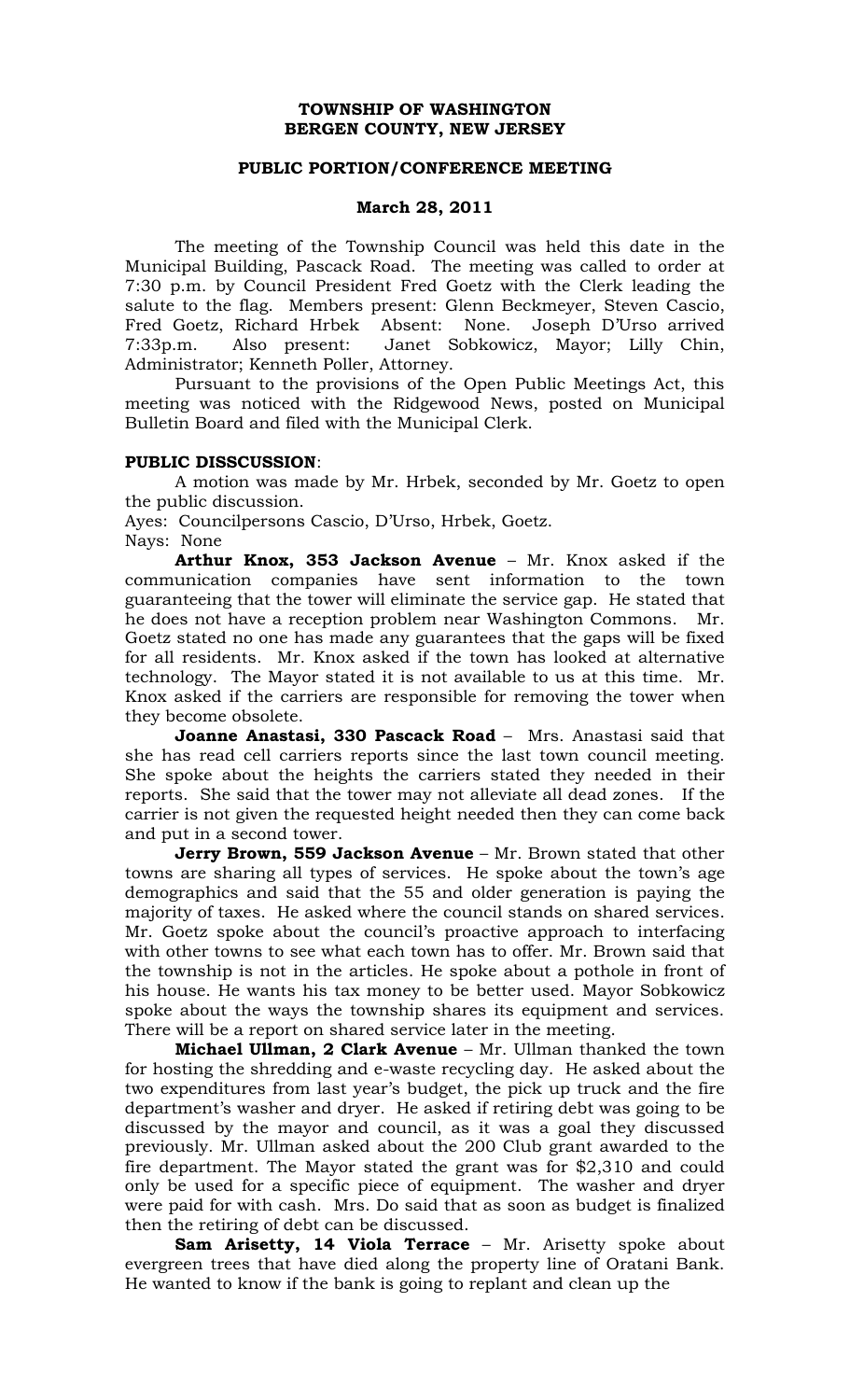property owned by the bank. Mr. D'Urso stated that Oritani is willing to work with the town and residents to maintain the property. He explained that it is difficult to distinguish where the bank's property and the town's property lines are. Residents living in the immediate neighborhood have helped to maintain the area. Definitive boundaries need to be checked. Mayor Sobkowicz said that she is meeting soon with representatives of Oritani Bank on several issues and she will add this property maintenance to her list.

**Robert Bruno, 697 Hillcrest Drive** – Mr. Bruno asked if reports have been found for the soil testing done on Seasons property on the corner of Washington and Pascack Road. Mrs. Chin said that the town engineering firm is working to get the results. Mr. Bruno said that he read that the property owner had recently been in court due to town imposed violations. He asked about an article he read concerning the need to have an additional 10,000 square feet more or less for the county road expansion project. A discussion ensued concerning the proposed intersection project including the expenses to the town. Mr. Goetz spoke about the application for CVS on the Washington and Pascack corner that will soon be up in front of the Zoning Board. Mayor Sobkowicz stated that the project will be very expensive for the town. Mr. Bruno stated that the exit 168 of the GSP needs to be addressed. He stated that the sidewalks at Memorial field are in very bad shape. He said that the employees of Season's park their cars behind the YMHA. There is a sewer issue in that area.

There being no further comments or questions, a motion was made by Mr. D'Urso, seconded by Mr. Beckmeyer to close the public portion. Ayes: Councilmen Beckmeyer, Cascio, Goetz, Hrbek, D'Urso. Nays: None.

After public portion ended Mayor and Council made comments as follows:

**Mr. Hrbek** – Mr. Hrbek agreed with residents that the township has not been in the newspaper regarding taking part in shared services. The town had not been prepared to enter into agreements. He stated that he and Dr. Cascio have formed a committee with several other towns and are discussing sharing and combining services and departments. Grants are available for shared service studies but the town is on the hook to go into a shared service or pay money back. Central dispatching is being explored. Ambulance and Fire departments are positive examples of how organizations from different towns can work together when situations arise that require mutual aid. As for the washer and dryer, the 200 Club grant was turned down after deliberation and was bought by the administration with funding from the budget. He spoke about alternate cell technology. At some point the proposed tower may come down when suitable new technology is available.

**Mr. D'Urso** – Mr. D'Urso agreed with Mr. Hrbek's assessment of the town's lack of preparedness for going into shared services with nearby towns when services have been offered. He spoke about the poor condition of many of the town roads. He spoke about the talks he has been involved with dealing with a variety of shared services. He agrees that the sidewalks are in poor condition on Pascack Road and that the town needs to be responsible for replacing them if they are on town property. Mr. D'Urso agreed with Mr. Hrbek's opinion that the responsibility of whatever redevelopment plans are determined for the intersection of Washington and Pascack Road, it is the decision of the zoning board and the public should attend the zoning board meetings where they can hear what is being presented and voice their concerns.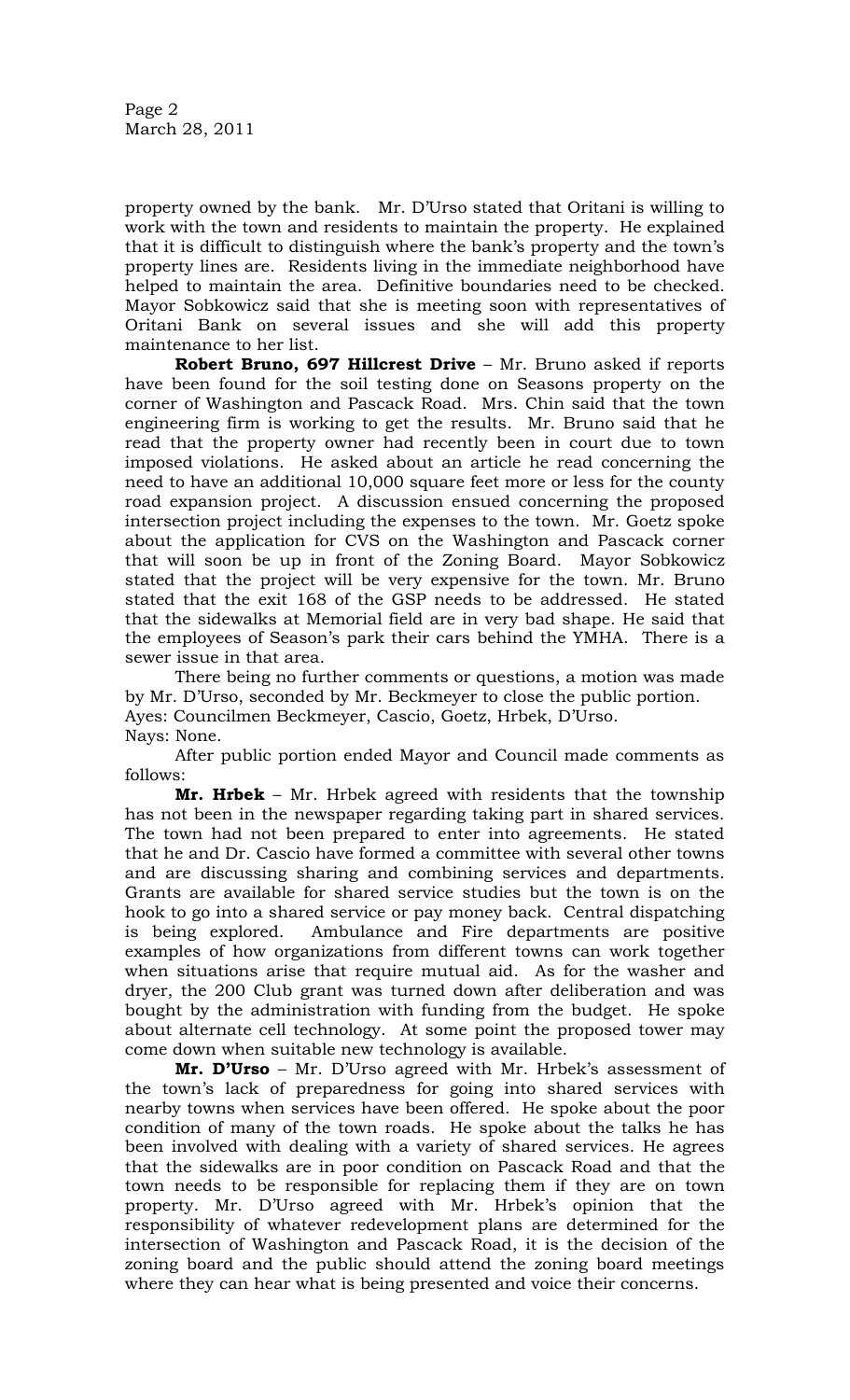**Mr. Beckmeyer** - Mr. Beckmeyer stated that the town is responsible for the maintenance of the sidewalks on town-owned property. Some streets could potentially be a good fit for a shared service type of paving co-op but others would not. He gave Jackson Avenue as an example of a street that needs corrective work under the road, not just repaving. Before the Township enters into a paving co-op he stated it is important to make sure a qualified person is running the program. The person who had been running a successful co-op in our area is no longer in charge.

**Dr. Cascio** - Dr. Cascio spoke about the cell tower issue and cube alternative technology as not being a good fit for our town's situation. A tower is still needed for the cubes. He told residents to call town hall if they see things that need to be fixed such as broken pavement on sidewalks. A committee made up of municipal officials from the Township, Westwood and Hillsdale has been meeting since May to discuss shared services. At this time the Township has an agreement with Westwood for e-waste recycling. He spoke about the police dispatching research that the council has been doing. Through the years, the health department has been a money making department for the Township but has recently lost the majority of towns who used our services due to financial reasons. The hope is to bring new towns on board and make the department profitable again. Dr. Cascio invited residents to share their thoughts and ideas about shared services with the Mayor and Council by calling and emailing.

**Mr. Goetz** - Mr. Goetz stated that the town will continue to repair potholes. The town missed the deadline to get involved in the paving coop for this year. Plans for the development at the intersection of Washington Avenue and Pascack Road are in front of the zoning board and residents are encouraged to attend those meetings to stay informed as well as voice their opinions. The Council will continue to aggressively look into shared services and make decisions only after they feel that it is in the best interest of the taxpayers to sign any agreements.

**Mayor Sobkowicz** - Mayor Sobkowicz spoke about past shared services that the town was involved in that did not work out well. She said that it is important to be careful before becoming involved in any shared service agreement and gave several examples of negative experiences. She said that United Water has promised to repave Jackson Avenue curb to curb and the town is also working with PSE&G on improving a section of the same street. She said that the town did not have to take money out of surplus for the fire department's washer and dryer and that it came from another place in the budget. She said that a cell tower is necessary at this time. She stated the town is undertaking two large projects this year, one being sidewalks at George School and the second is the West Place ravine. Both projects will require a lot of work. She stated that the town is in good financial shape.

# **ORDINANCE:**

The Clerk read Ordinance 11-03 entitled: AN ORDINANCE AMENDING FEES FOR RECREATION DEPARTMENT ACTIVITIES

A motion was made by Dr. Cascio, seconded by Mr. Hrbek to introduce and pass Ordinance 11-03 at second reading by title. Ayes: Councilpersons Beckmeyer, Cascio, D'Urso, Hrbek, Goetz

Nays: None.

The following resolution was presented and adopted on a motion by Mr. D'Urso, seconded by Mr. Cascio.

Ayes: Councilpersons Beckmeyer, Cascio, D'Urso, Hrbek, Goetz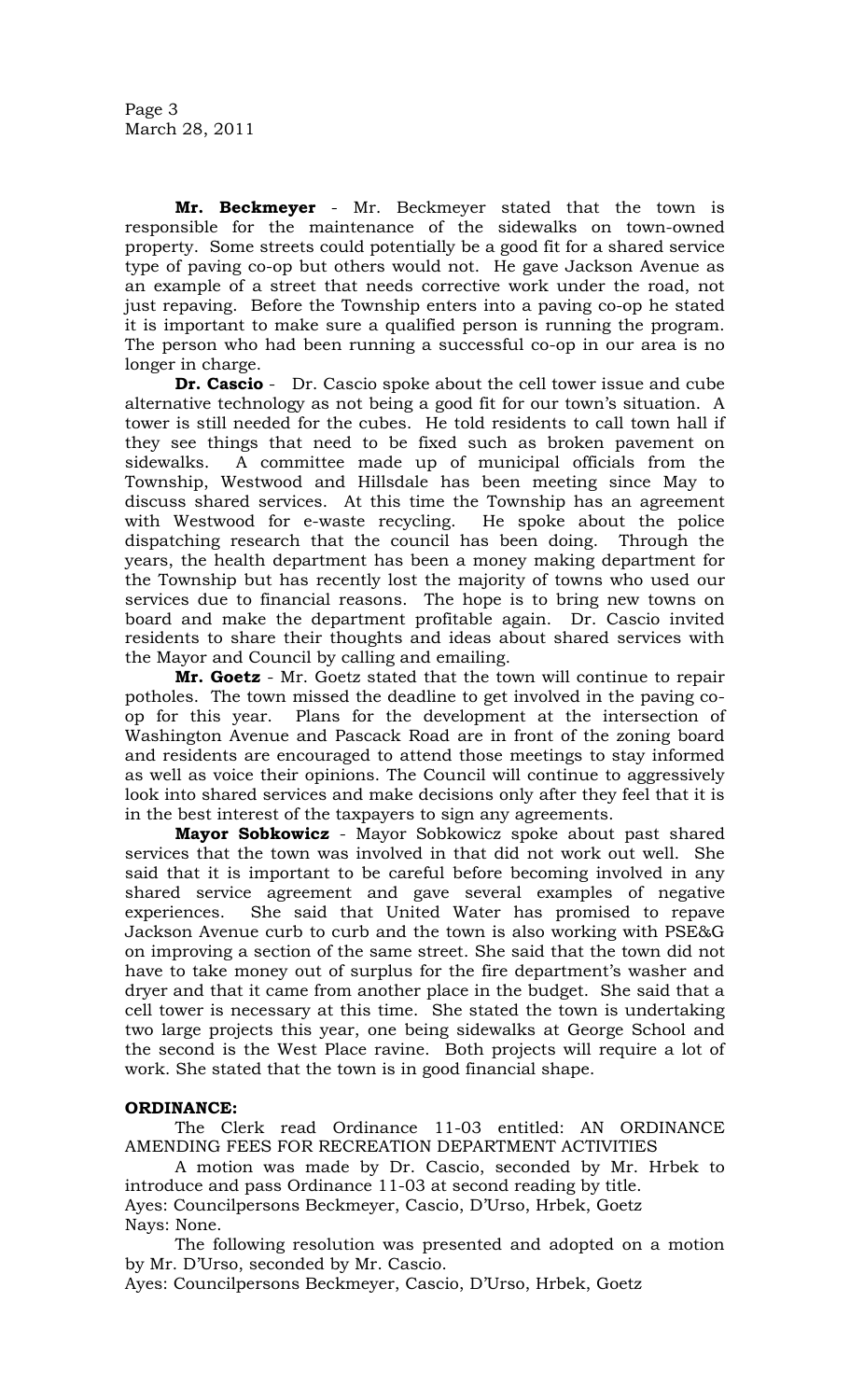Page 4 March 28, 2011

Nays: None.

BE AND IT IS RESOLVED, by the Township Council of the Township of Washington that Ordinance No. 11-03 entitled AN ORDINANCE AMENDING FEES FOR RECREATION DEPARTMENT ACTIVITIES be read on second reading and the public hearing be held thereon pursuant to law.

A motion was made by Mr. Goetz, seconded by Mr. Dr. Cascio to open the public hearing.

Ayes: Councilpersons Beckmeyer, Cascio, D'Urso, Hrbek, Goetz Nays: None.

**Robert Bruno, 697 Hillcrest Drive** - Mr. Bruno spoke about the high fees and that when he was involved in recreation sports there was funding for families that were going through hardships. Members of the Council said that the funding is still available for those who need financial help. Fees have gone up because the cost of everything involved has increased.

A motion was made by Mr. Hrbek, seconded by Dr. Cascio to close the public hearing.

Ayes: Councilpersons Beckmeyer, Cascio, D'Urso, Hrbek, Goetz Nays: None

A motion was made by Mr. D'Urso, seconded by Dr. Cascio to pass Ordinance 11-03 at second and final reading, submit same to the Mayor for her approval and thereafter be published according to law. Ayes: Councilpersons Beckmeyer, Cascio, D'Urso, Hrbek, Goetz Nays: None.

### **CONSENT AGENDA**:

The following resolutions were part of the Consent Agenda and were made available to the Governing Body and the Public prior to the meeting.

The Consent Agenda was presented and adopted on a motion by Dr. Cascio, seconded by Mr. Hrbek.

Ayes: Councilmen Beckmeyer, Cascio, D'Urso, Hrbek, Goetz. Nays: None.

WHEREAS, a homestead benefit was given for Block 2317, Lot 15, James F. O' Hara, 969 Bridge Street, for the 2nd quarter 2011 installment in the amount of \$206.09, and

WHEREAS, the credit adjustment created an over payment in taxes since 2nd quarter taxes were prepaid on December 20, 2010. Per New Jersey Statute 54:3-27.2, overpaid taxes are to be refunded to homeowner,

NOW, THEREFORE, BE IT RESOLVED, by the Township Council of the Township of Washington, New Jersey that the Chief Financial Officer, Jacqueline Do, be authorized to issue a refund to:

James F. O' Hara

969 Bridge Street

Twp. of Washington, New Jersey 07676 Refund due homeowner: \$ 206.09

WHEREAS, Danielle Aldouby-Efraim posted a road opening performance bond at 102 Walnut Street;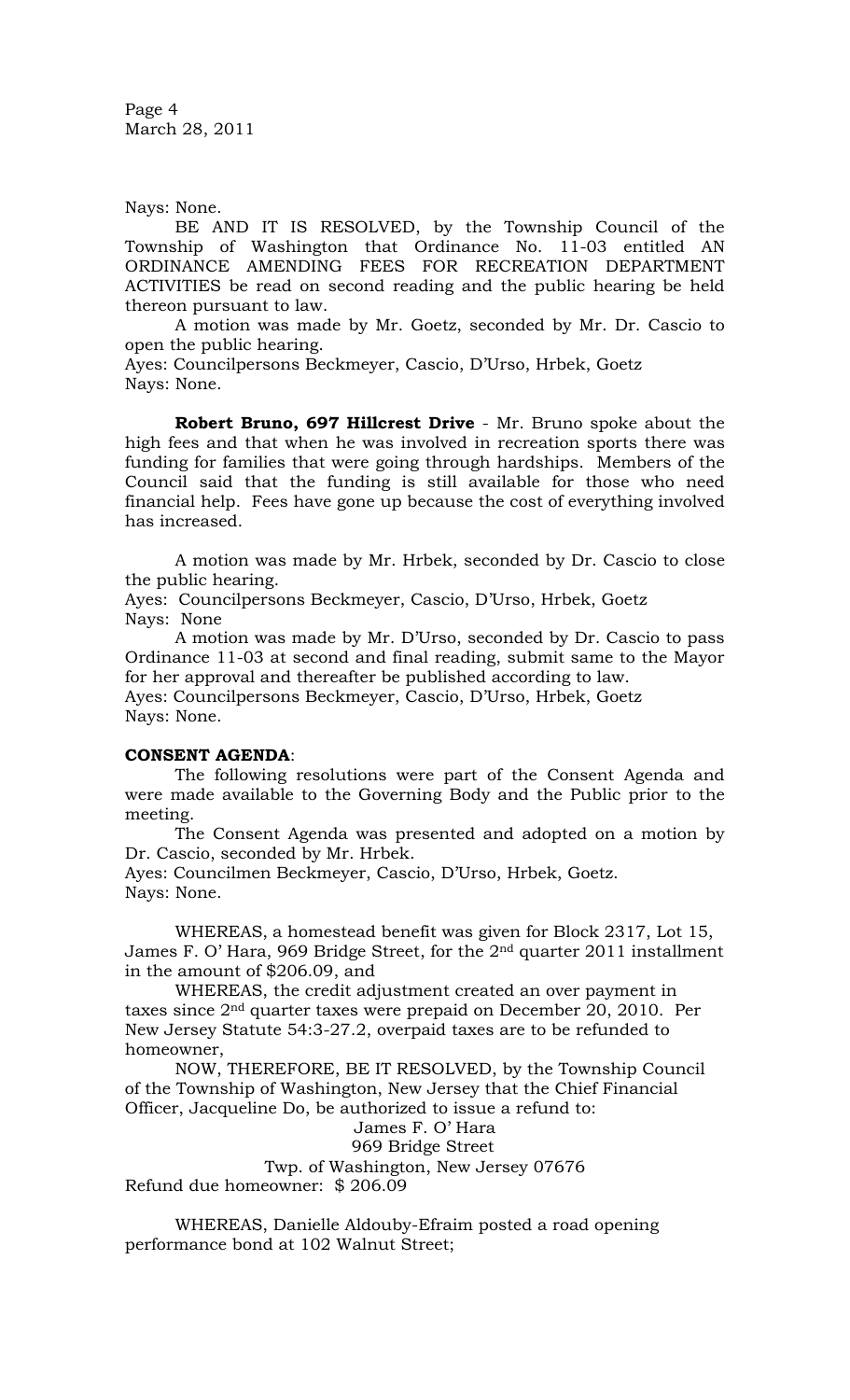Page 5 March 28, 2011

WHEREAS, according to the letter received from United Water that a water line was already there and there was no need to open the road again;

NOW, THEREFORE, BE IT RESOLVED, that the Township Treasurer of the Township of Washington is authorized to refund the Performance Bond in the amount of \$1000.00 to the above.

WHEREAS, Alison Rossomando posted engineering escrow on premises known as Block 3205, Lot 22, 22.01 and 23, 2536 Cleveland Avenue; and

WHEREAS, the Construction Code Official has issued approval dated September 28, 2010, C.A. No. 4-343;

WHEREAS, there are no outstanding invoices due the Township Engineer as per his letter dated November 21, 2005.

NOW, THEREFORE, BE IT RESOLVED, that the Township Treasurer of the Township of Washington is authorized to refund the balance of the escrow money in the amount of \$546.00 to the above.

WHEREAS, B & B Pools posted soil moving escrow on premises known as Block 3205, Lot 22, 22.01 and 23, 2536 Cleveland Avenue; and

WHEREAS, the Construction Code Official has issued approval dated September 28, 2010, C.A. No. 4-343;

WHEREAS, there are no outstanding invoices due the Township Engineer as per his letter dated November 21, 2005.

NOW, THEREFORE, BE IT RESOLVED, that the Township Treasurer of the Township of Washington is authorized to refund the balance of the escrow money in the amount of \$125.00 to the above.

Raffle License #800 and #801 for Our Lady of Mercy was approved by the Township Council of the Township of Washington.

Raffle License #802 and #803 for Wyckoff Family YMCA was approved by the Township Council of the Township of Washington.

BE AND IT IS RESOLVED, by the Township Council of the Township of Washington that the Council hereby consents to the appointment of Cindy Mazanec, Trustee of the Free Public Library of the Township of Washington, as read by Mayor Sobkowicz, to serve an unexpired term ending 12/31/14.

The Council then discussed the 2 Transfers and the 2 Temporary Fund Request Resolutions that had been pulled from the Consent Agenda, and they were satisfied with the answers to their questions. A motion was then made by Dr. Cascio, seconded by Mr. Beckmeyer to pass the following resolutions:

Ayes: Councilpersons Beckmeyer, Cascio, D'Urso, Hrbek, Goetz Nays: None

WHEREAS, Title 40A:4-58 of the New Jersey Statutes provides if it should become necessary during the first three (3) months of the fiscal year to expend for any of the purposes specified in the budget an amount in excess of the respective sums appropriated therefore and there shall be an excess in an appropriation over and above the amount deemed to be necessary to fulfill the purpose setting forth the facts, adopted by not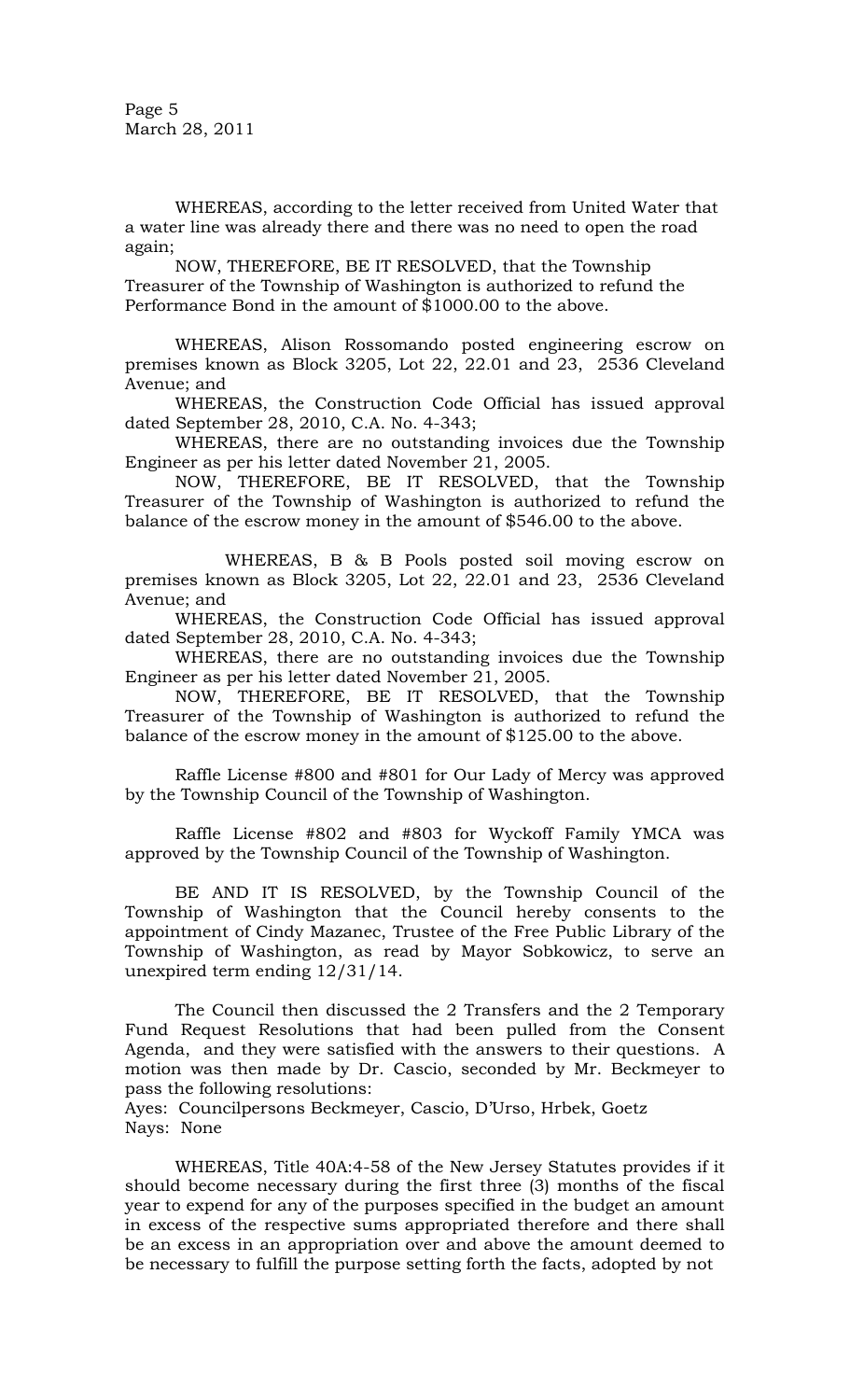Page 6 March 28, 2011

less than 2/3 votes of the full membership thereof, transfer the amount of such excess to those appropriations deemed to be insufficient;

NOW, THEREFORE, BE IT RESOLVED, by the Township Council of the Township of Washington that the Treasurer be and is hereby authorized to make the following transfers in the 2010 Budget Appropriations:

|                  | <b>FROM</b> | TO.    |
|------------------|-------------|--------|
| Dept. of Finance |             |        |
| Salary & Wages   | \$300.00    |        |
| Other Expense    |             | 300.00 |

WHEREAS, Title 40A:4-58 of the New Jersey Statutes provides if it should become necessary during the first three (3) months of the fiscal year to expend for any of the purposes specified in the budget an amount in excess of the respective sums appropriated therefore and there shall be an excess in an appropriation over and above the amount deemed to be necessary to fulfill the purpose setting forth the facts, adopted by not less than 2/3 votes of the full membership thereof, transfer the amount of such excess to those appropriations deemed to be insufficient;

NOW, THEREFORE, BE IT RESOLVED, by the Township Council of the Township of Washington that the Treasurer be and is hereby authorized to make the following transfers in the 2010 Budget Appropriations: FROM TO

|                           | F RUM       | 1 ( <i>)</i> |
|---------------------------|-------------|--------------|
| Tax Collector             |             |              |
| Salary & Wages            | \$10,000.00 |              |
| Police Dispatching        | \$5,770.00  |              |
| <b>Financial Services</b> |             | \$15,770.00  |

WHEREAS, an emergent condition has arisen with respect to providing sufficient money for the payment as stated below and no adequate provision has been made in the 2011 Temporary Appropriations for the aforesaid purpose, and N.J.S. 40A:4-20 provides for the creation of an emergency temporary appropriation for the purpose above mentioned; and

WHEREAS, the total temporary budget resolutions adopted in the year 2011 pursuant to the provisions of Chapter 96, P.L. 1951 (N.J.S. 40 A:4-20) including this resolution total \$4,385,976.00 exclusive of debt service; and

NOW, THEREFORE BE IT RESOLVED that in accordance with the provisions of N.J.S.40AS:4-20;

An emergency temporary appropriation be and the same is hereby made for the following:

| <b>Financial Services</b>     | \$4,500.00 |
|-------------------------------|------------|
| Dept. of Municipal Facilities |            |
| Other Expense                 |            |
| <b>Equipment Parts</b>        | 500.00     |
| Gas (Natural)                 | 1,000.00   |
| Maintenance of Buildings      |            |
| Gas (Natural)                 | 3,000.00   |

BE IT FURTHER RESOLVED, that a copy of this resolution be forwarded to the Director of the Division of Local Government Services.

WHEREAS, an emergent condition has arisen with respect to providing sufficient money for the payment as stated below and no